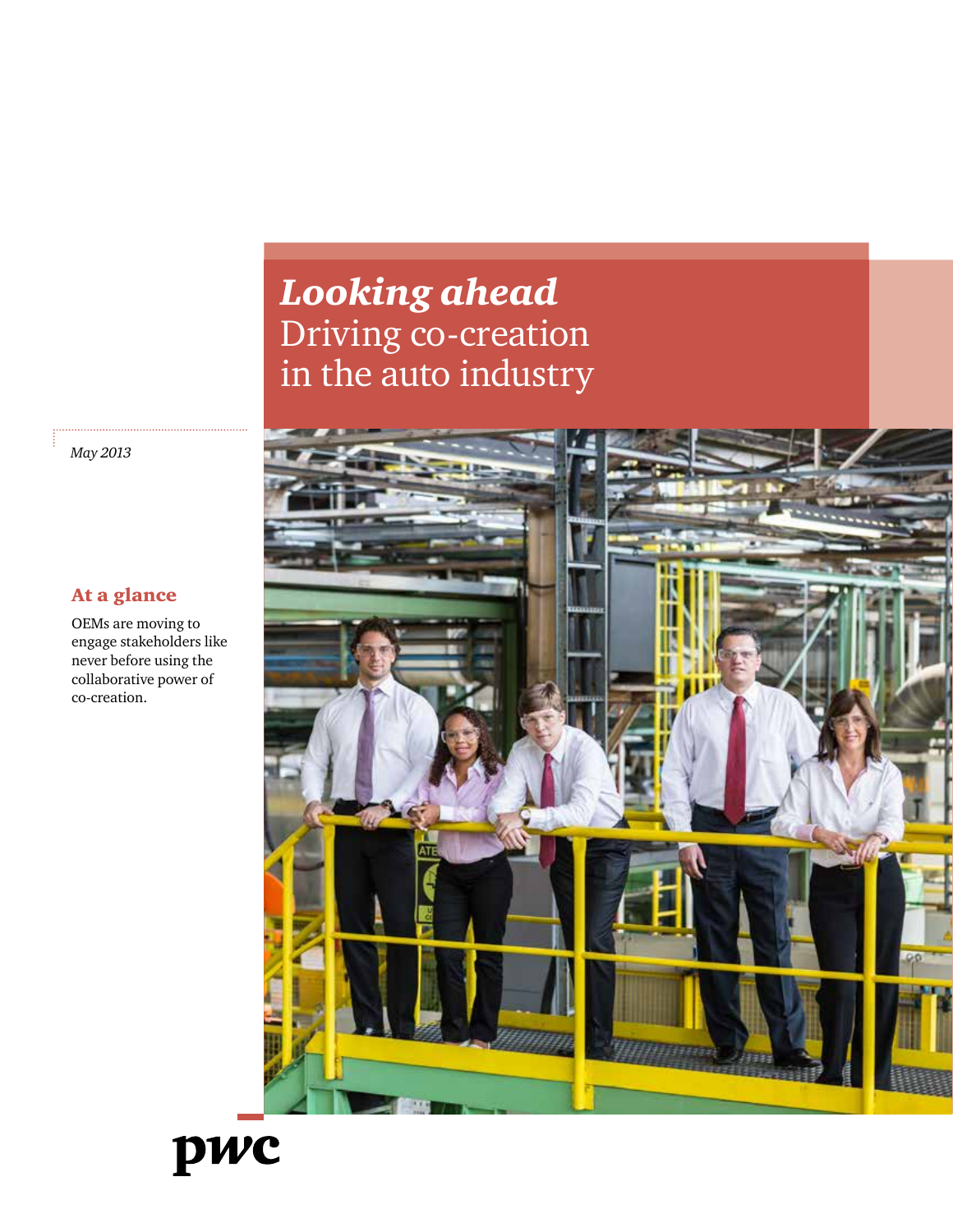### *Introduction*

*While auto companies develop products and technologies to meet consumer demands in a 24/7 world, co-creation methods can provide outlets to engage customers, dealers, employees and suppliers. Companies that successfully tap the feedback will be able to enhance products, create in-depth customer experiences and gain a competitive advantage. How can companies better integrate technology solutions to drive co-creation that results in collaboration among various stakeholders through social media and other interactive outlets?*

# **Overview**

In recent years, existing methods of collaboration with customers have begun to evolve into "co-creation." Stakeholders are now interacting directly with companies in a two-way dialogue. The most common examples are around discussion forums and product design. But now, services and many other company processes are also taking part in the discussion. There are already many examples where automotive Original Equipment Manufacturers (OEMs) are taking this approach.

Social media is raising the bar on co-creation by giving companies the means to interact with virtually every one of their stakeholders. Some companies are already taking advantage of channels like YouTube, Pinterest, Twitter and Facebook, or developing their own interactive online sites for customer communities. Companies that successfully tap into customer feedback and encourage interactive involvement will be able to enhance products, create in-depth customer experiences and improve their competitive position.

There's potential to engage other stakeholders too, but these aren't as common. For example, while a number of OEMs are actively collaborating with suppliers, relatively few are connecting in true enterprise co-creation with their supplier ecosystem. Companies may be able to reduce costs and improve quality by transforming these relationships and interactions. The same is true for dealerships. By involving the dealer networks in enterprise co-creation, OEMs are likely to gain a significant competitive advantage.

#### *Enterprise co-creation: taking collaboration to the next level*

Enterprise co-creation is a fundamentally different way of looking at value generation between the organization and its customers, suppliers, dealers, partners, employees, and public sector agencies. It is opening up business processes and reengineering them, so that they work both ways. Tangible benefits include revenue growth, improved retention, and lower operating

costs for enterprises, as well as increased satisfaction and loyalty for stakeholders. It's an approach that can be especially valuable for automotive companies, who have looked to connect with customers, suppliers, and dealer networks for decades.

 PwC believes that co-creation is ultimately about increasing value through innovative dialogue and partnerships. Co-creation can make a significant impact on relationships across the entire automotive value chain. From product design and development to new vehicle sales and service, co-creation fosters true multi-directional collaboration among customers, suppliers, dealers, service and support organizations and internally among employees. Even brand image can be improved when organizations use co-creation to increase effectiveness of their corporate social responsibility programs.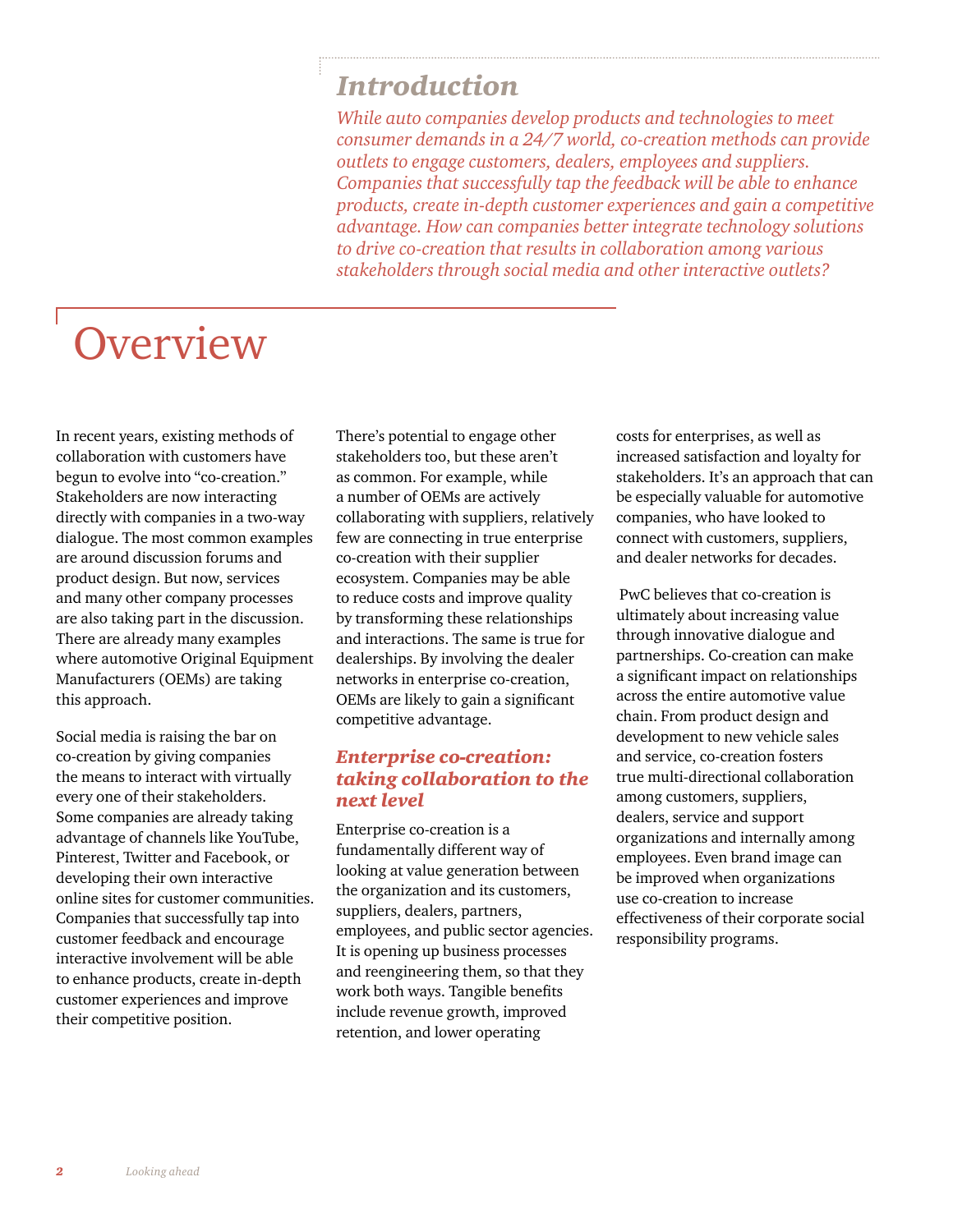Co-creation can take place using a variety of engagement platforms, such as online communities, social network sites, crowd-sourcing techniques and contests. But co-creation is more than just getting thousands of "followers" or "fans." A company's goal should be to create an engaged, extended community that is committed to the product and company shown by their involvement in collaborative activities. It's ultimately a partnership between the company and an individual, fueled by innovative experiences that can lead to positive outcomes for everyone involved.

Not all platforms are equally suited to getting there. Engagement platforms can range from simple channels for conveying information or answering questions to cooperative environments to truly collaborative systems (see Figure 1). Even companies that are already well on their way to implementing co-creation are still likely to have gaps in some areas, as the graph shows.





Letters represent particular activities or projects. These are mapped to various levels of maturity:

- 1. One directional, Informational platform, unsolicited information
- 2. Transactional platform where information is provided (i.e. a request, and a response)
- 3. Platform supports co-operation where stakeholders work together toward their own separate goals with increasing interactions
- 4. Platform supports coordination where stakeholders begin to change their beliefs, thoughts, and most importantly actions, based on information from other stakeholders
- 5. Platform supports full collaboration where stakeholders work toward a common goal and openly share information.

Source: PwC analysis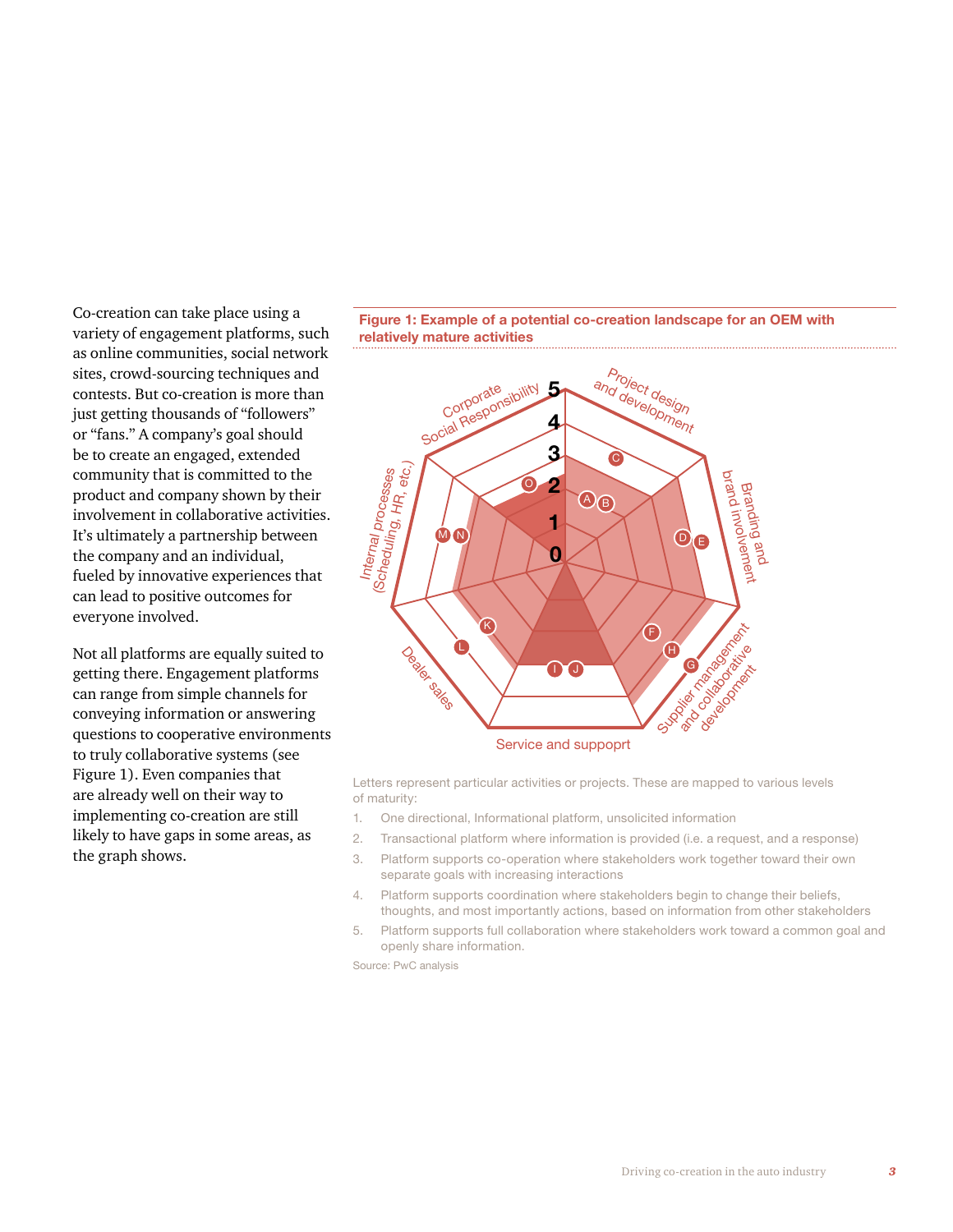While many companies are already exploring co-creation, few of them are truly making use of all the possibilities co-creation offers. For example, automakers are making great strides in co-creation with customers through product development and marketing with interested fans. However, progress in other important areas has been much slower. And though supplier collaboration is common, true co-creation with suppliers is much less prevalent. There is also significant opportunity to leverage the power of co-creation in areas like dealer relations, after-sales service and support, internal processes, and enhancing the company's reputation for corporate social responsibility.

#### *Moving beyond focus groups*

In the past, OEMs often relied on customer data obtained by surveys, focus groups, ethnography studies and secondary market research to develop new products and redevelop existing offerings. But those approaches still sometimes fell short. Although focus groups were used, some new vehicles were designed that didn't appeal to consumers. And even when vehicles were very popular initially, some failed to keep pace with changing consumer preferences and were eventually discontinued.

That's why companies are now looking to go beyond background research and focus groups in initial design stages. Instead, the goal is to engage customers in an interactive, ongoing

dialogue. It's not optional. New car buyers are already using online information channels extensively to research different vehicles. The growing access to almost unlimited information and online communication channels has absolutely empowered the consumer. That is creating a big opportunity for automakers.

Consumers are hungry for realtime, ongoing information sharing and active collaboration. Customer and enthusiast communities are already emerging and beginning to have an impact on automotive innovation. These new and more engaged participants in the product development process are providing input into everything from design concepts and technical expertise to design drawings and technical specifications.



**Figure 2: The Automobile—A Multitude of Engagement Channels**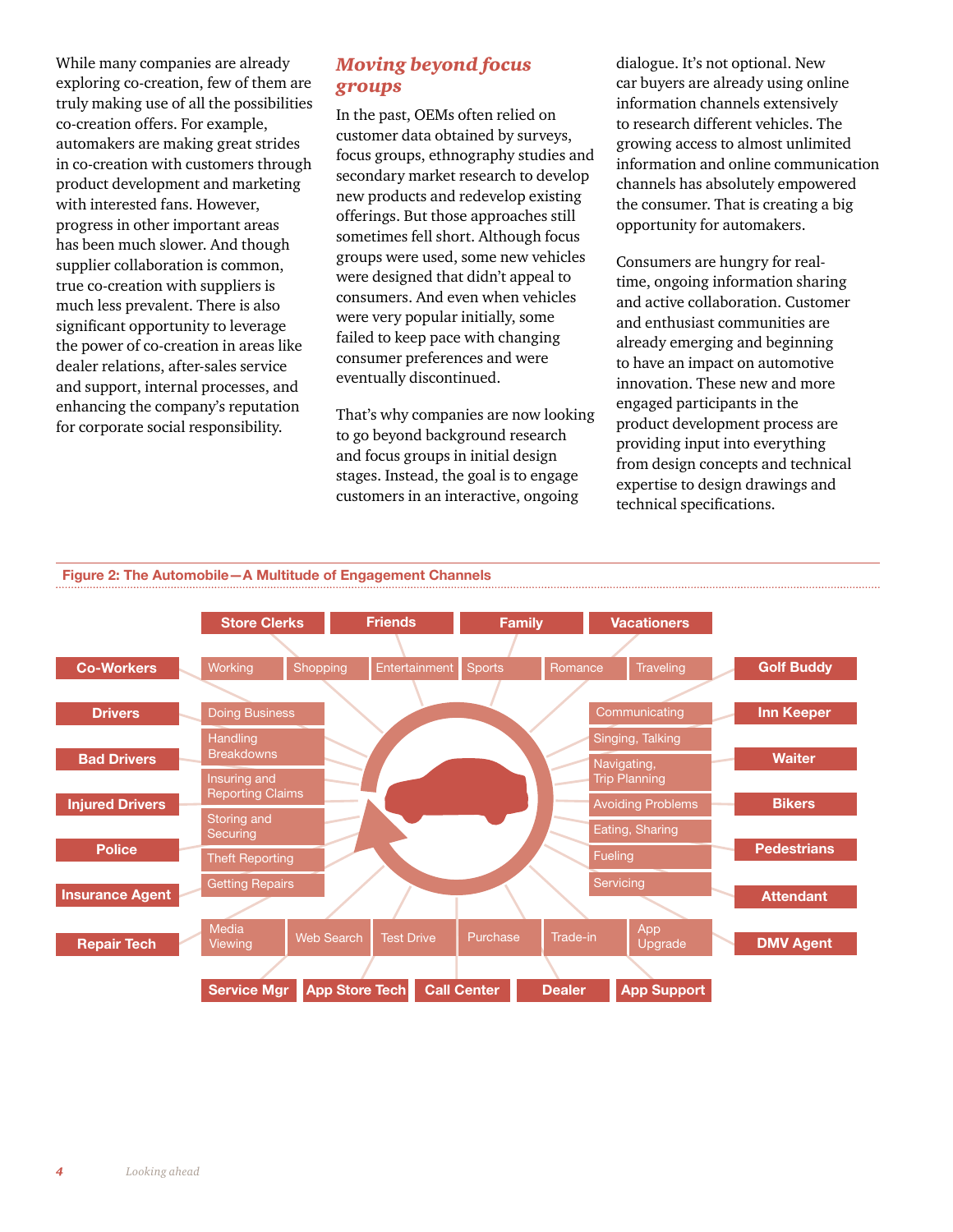

*"OEMs who leave their customers out of the development process risk falling behind the competition."*

*—Chad Mollin, PwC Management Consulting*

#### *Co-creating new design concepts*

There are a number of examples where OEMs are getting customers involved in the design process. Customers and fans can participate in a virtual world to share ideas, participate in design contests, suggest topics of interest and more. This is an opportunity for OEMs to gain knowledge and generate innovative approaches to product design and integrated solutions. These virtual gathering places allow customers to rally around a new product launch or simply participate in the discussion. OEMs who leverage technology capabilities of the virtual websites can further drive traffic to the retailer when the product comes to market.

And while co-created design concepts aren't yet being mass-produced, the first concept cars have already created a lot of interest. Launched in Brazil in 2010, Fiat's concept car, Fiat Mio, was based on more than 11,000 ideas submitted by 17,000 subscribers in more than 120 countries.<sup>1</sup> Social media sites Facebook and Twitter generated some of the ideas, and videos about the "making of" the car are hosted on YouTube.

Germany's Volkswagen, in English the 'people's car,' decided to look to the world's largest car market for ideas. The company's 'People's Car Project' started up in China in 2011. Volkswagen asked users of an interactive website to submit their ideas and they did.

1. "Is this the future of Automotive Design?" [http://](http://www.plminnovation.com/fiat_mio.php) [www.plminnovation.com/fiat\\_mio.php](http://www.plminnovation.com/fiat_mio.php); [http://www.](http://www.ideaconnection.com/open-innovation-success/Fiat-Mio-the-World%E2%80%99s-First-Crowdsourced-Car-00273.html) [ideaconnection.com/open-innovation-success/](http://www.ideaconnection.com/open-innovation-success/Fiat-Mio-the-World%E2%80%99s-First-Crowdsourced-Car-00273.html) [Fiat-Mio-the-World's-First-Crowdsourced-](http://www.ideaconnection.com/open-innovation-success/Fiat-Mio-the-World%E2%80%99s-First-Crowdsourced-Car-00273.html)[Car-00273.html](http://www.ideaconnection.com/open-innovation-success/Fiat-Mio-the-World%E2%80%99s-First-Crowdsourced-Car-00273.html)

The official website received over 35.6 million views, nearly 13 million visitors, more than 200,000 design submissions, and the followers of its official micro blog topped 495,767. This open-innovation platform has activated a nationwide dialogue about future mobility. With the People's Car Project, the Volkswagen brand became the "most digitalized auto brand in China."2 Volkswagen turned three of the ideas into concept cars and launched them at the Beijing Auto Show in May 2012.

We think that OEMs who leave their customers out of the development process risk falling behind the competition. As these examples show, some companies are already well on their way. Automakers need to consider how to reach out and connect with customers.

<sup>2.</sup> "Volkswagen crowdsources its way to a hover car," [http://www.gizmag.com/vw-crowdsources-its-way](http://www.gizmag.com/vw-crowdsources-its-way-to-a-hover-car/22439/)[to-a-hover-car/22439/](http://www.gizmag.com/vw-crowdsources-its-way-to-a-hover-car/22439/)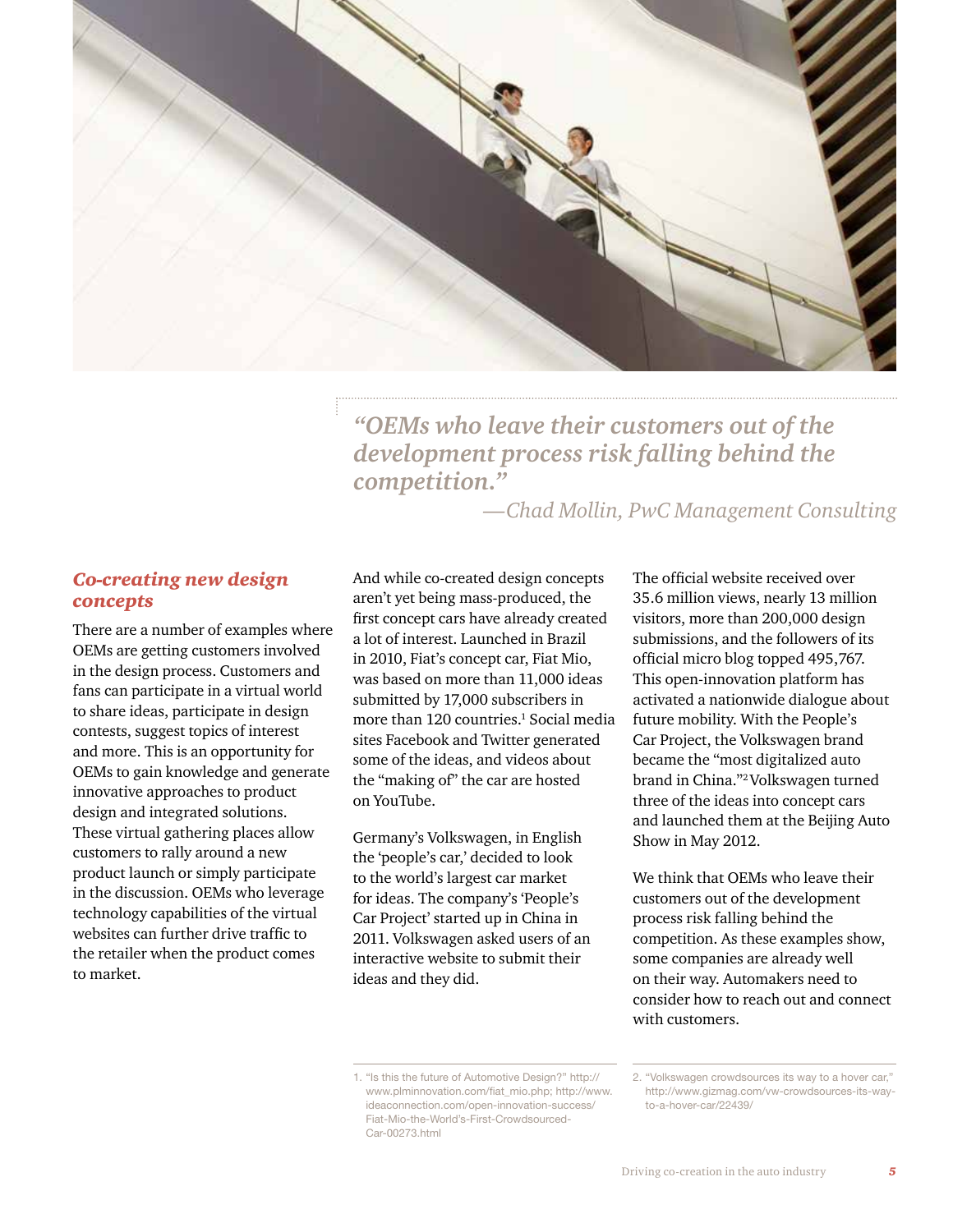#### *A co-created vehicle from enthusiasts, manufactured by hand*

Local Motors takes co-creation several steps farther. It's CEO, Jay Rogers, says the company is changing the way cars are designed, built and brought to market.<sup>3</sup> The company crowd-sources, or co-creates car designs and then manufactures the new models on a small scale in micro-factories. The company uses a co-creation approach throughout the value chain—design ideas are crowd-sourced, and suppliers exchange information on parts via an open-source network.<sup>4</sup>

Local Motors' co-creative challengebased platform, The Forge, was such a successful example other companies started using it too. Paccar's Peterbilt Division is collaborating with Local Motors to conduct an online competition, RIG2—Road Icon Generation 2.<sup>5</sup> The global competition sought innovative designs for a classic heavy duty truck exterior that used more aerodynamic and modern elements.

Local Motors' own first vehicle, the Rally Fighter, took just 18 months to go from a 2-D drawing to a vehicle ready for pick-up. That compares to

the industry standard of 3 to 5 years. The company wants to streamline even further, with a goal of a 12 month timeline. Customers actually help build their car; creating a unique experience.

That was not the first time an automaker has put some aspect of manufacturing directly in the hands of the car buyer. General Motors has offered buyers of its Chevrolet Corvette the chance to build the engines themselves for an extra price and under supervision—a uniquely literal take on co-creation.<sup>6</sup>

#### *Using co-creation to market products and enhance the brand*

Getting the car buyer involved in design and production will surely build significant brand loyalty. In fact, OEMs who collaborate with stakeholders find many ways to enhance both marketing and brand management.

In Canada, Volkswagen used a cocreation strategy to engage the company's fans in creating the third in a series of ads themed 'Drive Until' for the company's Golf compact car. Facebook users helped develop the script for the ad, choose the actors, and select the music. Fans could choose to

be anonymous or to be included in the credits. This co-creative model goes well beyond traditional marketing and buzz creation, by opening the door to a two-way conversation with key stakeholders where their ideas are turned into reality.

In today's consumer-driven marketplace, providing opportunities for the public to share their ideas, enthusiasm, and complaints is the key to building strong relationships. That may mean using existing social media networks like Facebook, Twitter and YouTube, participating in new communities set up by enthusiastic fans, or interacting on cross-industry social websites. This is a way OEMs can act as peers in these new communities, sharing ideas or just listening to what customers are saying about their vehicles. Engagement platforms like these are now shaping perceptions of car brands, so OEMs need to take them seriously.

Automotive companies do not need to be constrained to existing social media platforms either. Some OEMs now have their own interactive online communities. For example, Ford's interactive site, Ford Social helps to build customer-loyalty, promote two-way interaction and help spread key messages.

3. "Wie Co-Creation in der Automobil-Industrie funktioniert: Interview mit Jay Rogers von Local Motors", [http://www.doubleyuu.com/wie-co](http://www.doubleyuu.com/wie-co-creation-in-der-automobil-industrie-funktioniert-interview-mit-jay-rogers-von-local-motors/)[creation-in-der-automobil-industrie-funktioniert](http://www.doubleyuu.com/wie-co-creation-in-der-automobil-industrie-funktioniert-interview-mit-jay-rogers-von-local-motors/)[interview-mit-jay-rogers-von-local-motors/](http://www.doubleyuu.com/wie-co-creation-in-der-automobil-industrie-funktioniert-interview-mit-jay-rogers-von-local-motors/)

4. "Das Case Local Motors: Co-creation and collaboration in the Automotive-industrie," Universität St. Gallen, Double Yuu, T Systems, [http://www.automotiveit.eu/wp-content/](http://www.automotiveit.eu/wp-content/uploads/2011/12/Local-Motors-Case-Study-FINAL1.pdf) [uploads/2011/12/Local-Motors-Case-Study-](http://www.automotiveit.eu/wp-content/uploads/2011/12/Local-Motors-Case-Study-FINAL1.pdf)[FINAL1.pdf](http://www.automotiveit.eu/wp-content/uploads/2011/12/Local-Motors-Case-Study-FINAL1.pdf)

5. "Local Motors wants your help designing the next Peterbilt rig" [https://forge.localmotors.com/pages/](https://forge.localmotors.com/pages/competition.php%3Fco%3D68%26tab%3Ddesign-brief) [competition.php?co=68&tab=design-brief](https://forge.localmotors.com/pages/competition.php%3Fco%3D68%26tab%3Ddesign-brief)

6. [http://blogs.forrester.com/doug\\_williams/10-07-13](http://blogs.forrester.com/doug_williams/10-07-13-gm_takes_co_creation_literally) [gm\\_takes\\_co\\_creation\\_literally](http://blogs.forrester.com/doug_williams/10-07-13-gm_takes_co_creation_literally)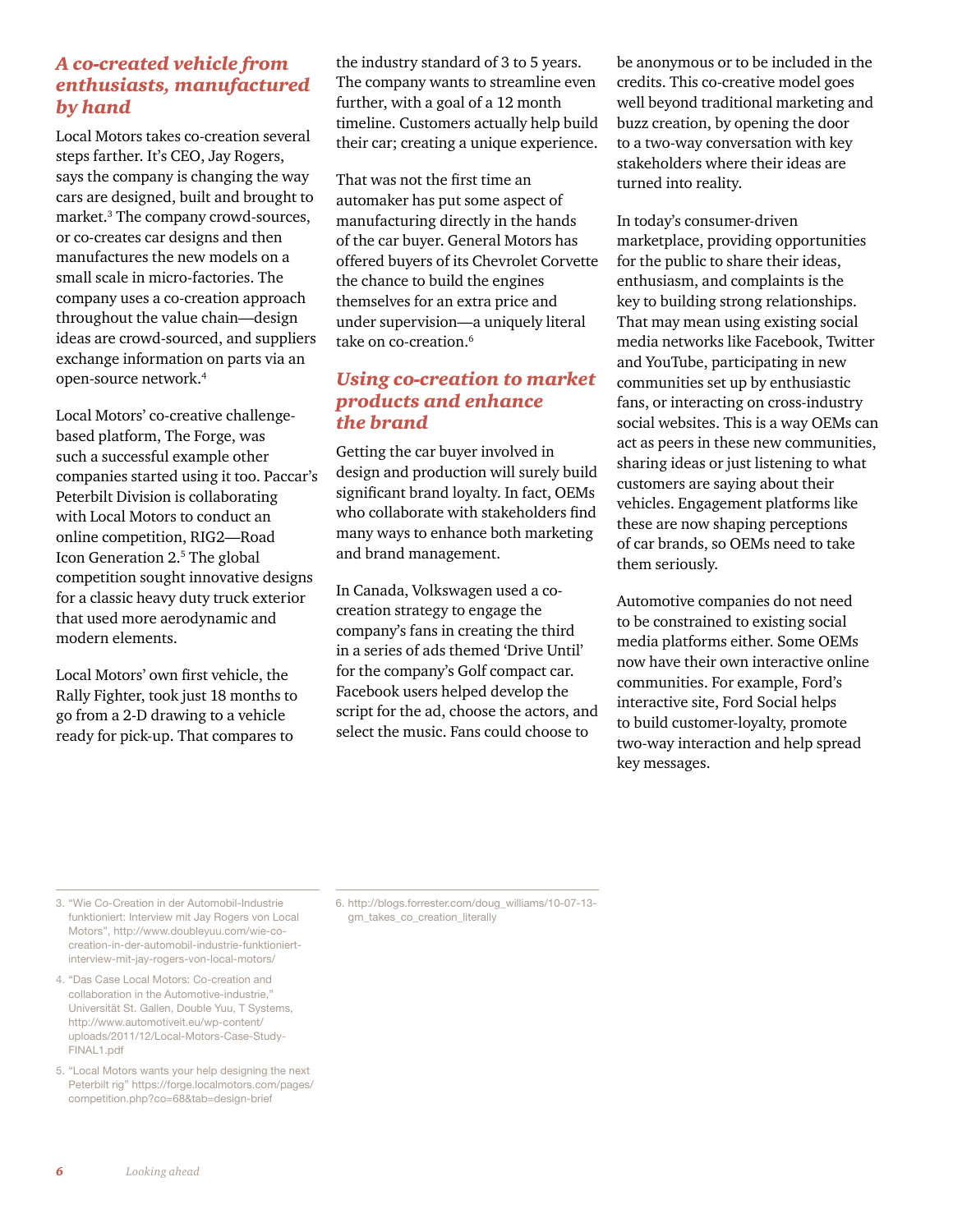## Beyond the customer

Customers are just the beginning. Cocreation has the potential to reshape interaction with virtually all internal and external stakeholders including suppliers, dealers, service and support and internal audiences.

#### *Working together with suppliers*

Co-creation platforms have been used for years to enhance relationships between OEMs and their suppliers; these run the gamut from online information sharing websites, to colocation facilities in business parks and business model transformations.

During the design stage, co-creation platforms have become particularly important. While in-person design workshops are still common for partners who are located relatively

close, virtual platforms have become dominant. Internal Team web portals and supplier portals, where people share everything from CAD drawings to test results within an environment that can be adapted by all participants, are the most common today.

Using co-creation strategies is one important way that OEMs are including their suppliers much earlier in their innovation processes, which can increase supplier commitment, transparency and trust,<sup>7</sup> which leads to lower pricing, increased technology sharing and higher supplier relationship rankings.

Over the past decade, Ford has made big improvements in its working relations with suppliers,<sup>8</sup> citing increased collaboration with key suppliers as one important reason.

In September 2005, Ford introduced its 'Aligned Business Framework' (ABF) to strengthen collaboration and develop a sustainable business model to drive mutual profitability and technology development.<sup>9</sup> As part of the framework, Ford is involving suppliers earlier in the product development process.

And while co-creation may often start with the design phase, it doesn't end there. Shared manufacturing strategies, like just-in-sequence delivery and joint testing, can also provide great opportunities for OEMs to co-create with their suppliers. So can more transparency. Ford's ABF also includes sharing more information on forecast volumes and product plans with suppliers.

<sup>7.</sup> 2011 PPI NA Automotive OEM—Supplier Working Relations Study

<sup>8.</sup> Ibid.

<sup>9.</sup> "FORD, KEY SUPPLIERS ROLL OUT INNOVATIVE BUSINESS MODEL" [http://media.ford.com/](http://media.ford.com/article_display.cfm%3Farticle_id%3D21677) [article\\_display.cfm?article\\_id=21677](http://media.ford.com/article_display.cfm%3Farticle_id%3D21677)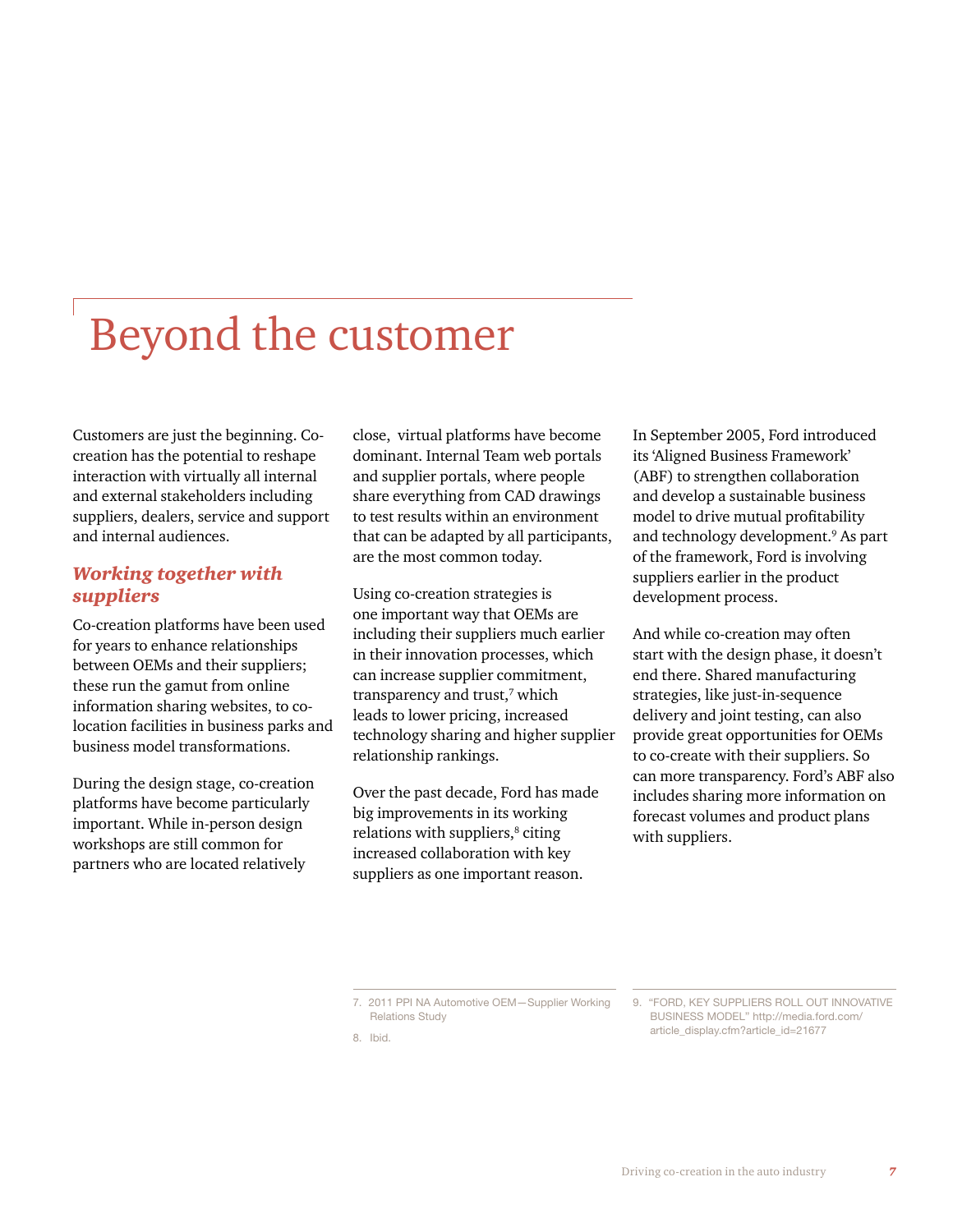#### *Interacting with dealers*

A strong relationship with the dealer network has long been seen as critical to OEMs' success. By collaborating with dealers, companies can market vehicles more effectively. Excellent customer service at the dealer level is also critical to developing a strong brand.

It's not always smooth sailing though. In the US, for example, recent hard times in the automotive industry drove thousands of dealerships out of business. Many OEMs found that relationships with the surviving dealerships were tense as a result. By implementing co-creation platforms together with dealers, OEMs can actively foster collaboration downstream. That can help them reach out to the customer together with dealers, and enhance relationships with dealer networks too.

That's especially important, since all around the world dealers are facing new challenges that go well beyond the economic environment. Consumer shopping behavior is changing significantly. Online information resources mean that new and used car buyers now have instant access to vehicle inventory availability and price transparency through online

search engines such as Auto Trader. com, Edmunds.com and KBB.com. That means more pressure on prices, since new car buyers can comparison shop in a way they never could have in the past.

In the past, the dealership was the primary site of interaction with a car brand, but that's expanding now. Third-party sites and the OEMs' own digital platforms—particularly mobile and social—provide the potential for a whole host of other interactions. Making sure that dealers are linked into such efforts is critical. When dealers work together with OEMs and develop robust co-creation platforms, they can enhance traffic into dealer storefronts, improve how the customer interacts with both the dealer and the OEM, increase sales and build the relationship between the dealer and the OEM too.

#### *Connected cars*

Just how interactive will cars be? Automakers are starting to explore the possibilities.

Toyota's "Fun Vii" concept car—Vii stands for vehicle interactive internet made waves at the Tokyo Auto Show in 2011. Its touch screen exterior can change to suit the drivers' mood. The concept car can also connect to the dealer's website for a check-up.

In 2007, Ford and others developed a connectivity platform, called SYNC that allows users to make hands-free telephone calls, control music and perform other functions with the use of voice commands in the vehicle. Now, the automaker is working on incorporating a series of in-car health and wellness apps and services aimed at monitoring people with chronic illnesses, into vehicles.

In the area of diabetes, Ford researchers have developed a prototype system that allows Ford SYNC to connect via Bluetooth to a continuous glucose monitoring device and share glucose levels and trends through audio alerts and visual displays for drivers or passengers. The systems envisioned would be able to interact with drivers' other devices, like smart phones and then relay this information to health care providers by storing the data in the cloud.

Using a co-creation approach to get input not only from customers, but also from a whole range of other stakeholders, will be vital in moving other innovations like these forward.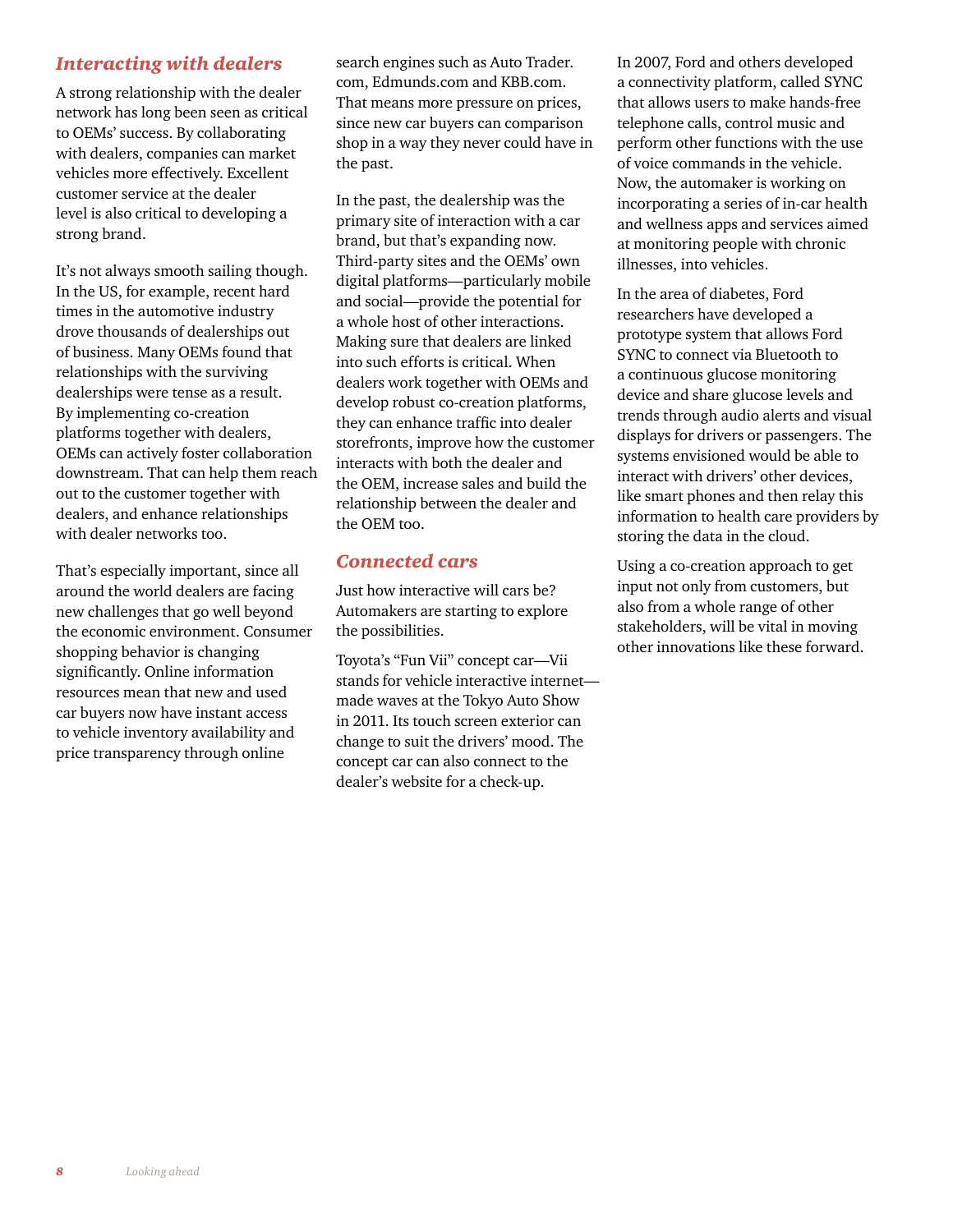*OEMs and suppliers are already working together to make vehicles more connected—cars are starting to become a "social" product.* 

#### *Big opportunities in service and support*

In the US, a recent survey reported that only around 33% of customers trust dealer repair and service facilities to conduct their repairs.<sup>10</sup> Further, over 80% of respondents indicated they wouldn't use dealers for out of warranty repair work. That's a lot of lost potential opportunity for dealers.

OEMs and suppliers are already working together to make vehicles more connected—cars are starting to become a "social" product. There's a big opportunity to build in connectivity with dealers and other after-sales support providers too. New infotainment and other electronic systems should also work together with dealers and customers to identify the best way to provide transparency to the vehicle operation and service requirements. They'll need to take into account the driver's desire for privacy and leave freedom for selecting a preferred service location, but still connect interactively with dealer networks (and potentially other service providers as well). Some automakers are already working on such concepts (see Connected cars).

When the tire pressure is low or the oil needs a change, for example, the car could not only alert the driver it could potentially show possible locations to have the service done. If dealers see that a car will be in need of service, they can reach out to the driver and let them know. That might include offering a discount at the right time or including functionality that lets drivers make service appointments directly from the vehicle's interface. Customers benefit too, by obtaining a clear view of what their service requirements are, and can quickly identify a dealer that can perform necessary maintenance or repairs at an acceptable cost.



10. Source: [AutoMD.com](http://www.automd.com/about-automd/press/01-23-2013/)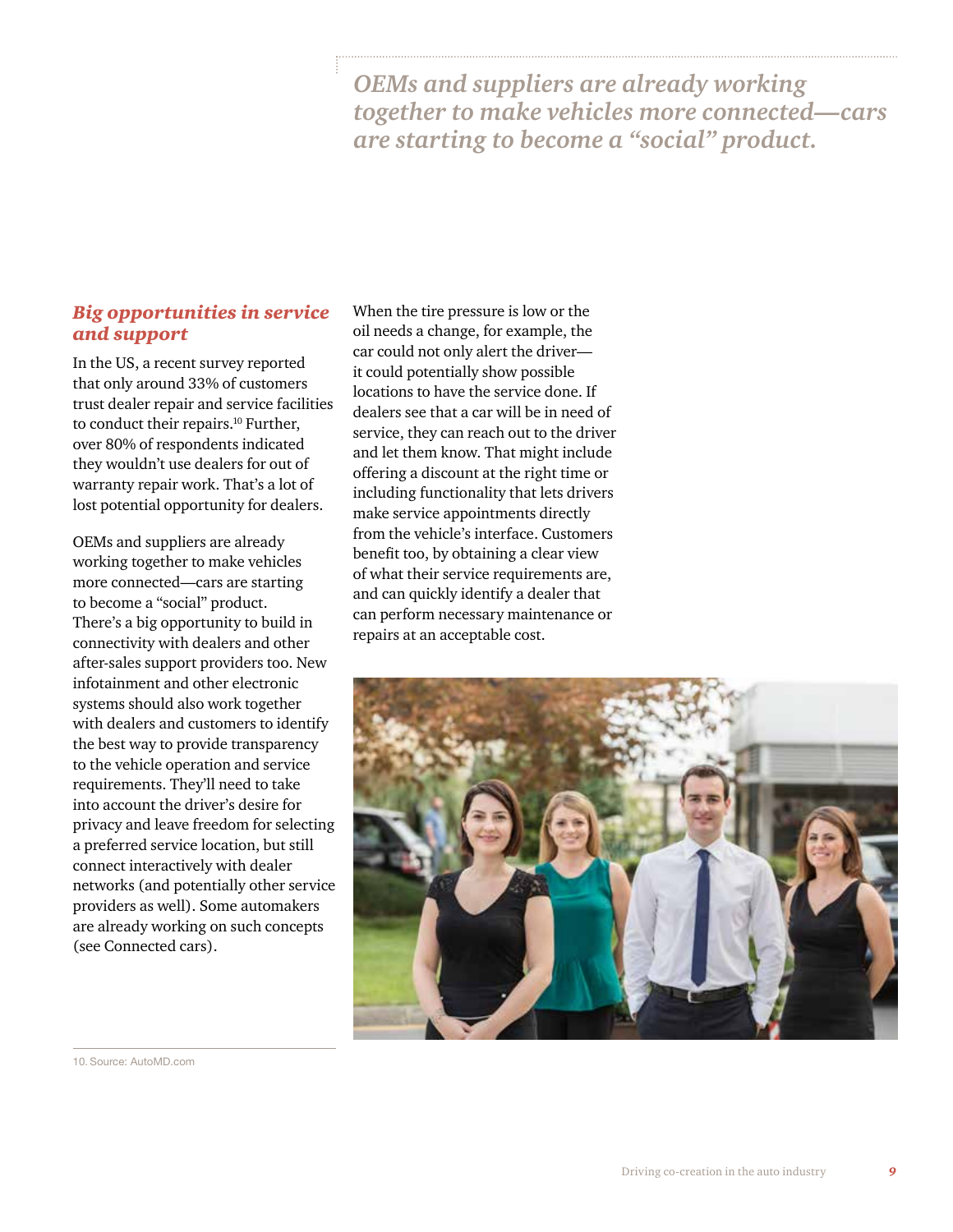#### *Internal collaboration and employee innovations*

Co-creation can also be a useful tool to build relationships within an organization. Establishing the right interactive engagement platforms to reach out to employees can be especially powerful as part of internal change programs, or as a way to foster an innovation culture throughout the organization. When companies really engage their employees and not only ask for their ideas, but also implement them, employee satisfaction and morale goes way up. And since satisfied employees are more productive and less likely to leave the company, there's a direct impact on the bottom line.

New tools and resources can take internal collaboration to an entirely new level. But good online collaboration tools alone aren't enough to really fuel an internal culture of co-creation or gain efficiency benefits. Automotive companies also need to listen to the voices of employees who will actually use these tools in their day-to-day interactions. Indeed, collaboration tools work best when they are co-created with employees. Implementing new HR systems to streamline time reports, for example, can potentially save companies a lot of administrative time. But they need to make sure that systems work well for employees. That's easier if staff is included in the development process.

There are many other ways to co-create with employees. With many companies now operating with a smaller staff, looking to every employee as a possible source of new ideas and information can make the difference between surviving and thriving.

#### *Working with stakeholders in the community*

Consumers and society in general have become increasingly focused on a firm's economic, social and environmental impact, or the "triple bottom-line". With information that is easy to share, companies that don't uphold high standards in these areas quickly suffer damage to their reputation and subsequently their profitability. The continued growth of Corporate Social Responsibility programs (CSR) across many industries has shown how firm profitability improves with the "greening" of a firm's business. However, while many companies have developed CSR programs, there is a growing sense of complacency in communicating them and their impacts. Further, there is a risk of the perception of "greenwashing"—where what is reported in terms of impact is not the true performance.

With multiple reporting standards that can be used, such as: Global Reporting Initiative (GRI), ISO 26000 and 14000 and Social Accountability International (SAI) just to name a few, there is a significant challenge for firms in deciding what to report and how to report it. Firms that have a co-creative mind set, recognize that social media can be a very effective platform for moving beyond the often long and dull annual CSR reports to more dynamic, transparent and targeted reporting.

Some firms are even now beginning to utilize social media platforms such as facebook and twitter to report their CSR performance $11$  with a goal to engage actively with participants who become a following to a firm's CSR performance. This not only helps build trust with stakeholders and interested parties but also allows firms to better gauge overall sentiment early on.

OEMs recognize that they are often under the spotlight when it comes to the impacts that automobiles have on society at large. Cars are intimately linked to environmental concerns, public safety and economic sustainability. By leveraging many of the same platforms and techniques used to reach out to consumers, suppliers and dealers, OEMs could build interactive dialogues with other stakeholders that may not be so interested in what the design of a vehicle looks like, or how it's put together, but are rather interested with the impacts on the environment and society that comes with building and adding another vehicle to the road. Through cocreation and the utilization of social media platforms, OEMs can gain the capability to quickly identify what needs to be communicated, gauge overall sentiment and react earlier to concerns that may emerge.

11.[http://www.forbes.com/sites/](http://www.forbes.com/sites/forbesleadershipforum/2012/01/18/the-top-10-trends-in-csr-for-2012/) [forbesleadershipforum/2012/01/18/the-top-10](http://www.forbes.com/sites/forbesleadershipforum/2012/01/18/the-top-10-trends-in-csr-for-2012/) [trends-in-csr-for-2012/](http://www.forbes.com/sites/forbesleadershipforum/2012/01/18/the-top-10-trends-in-csr-for-2012/)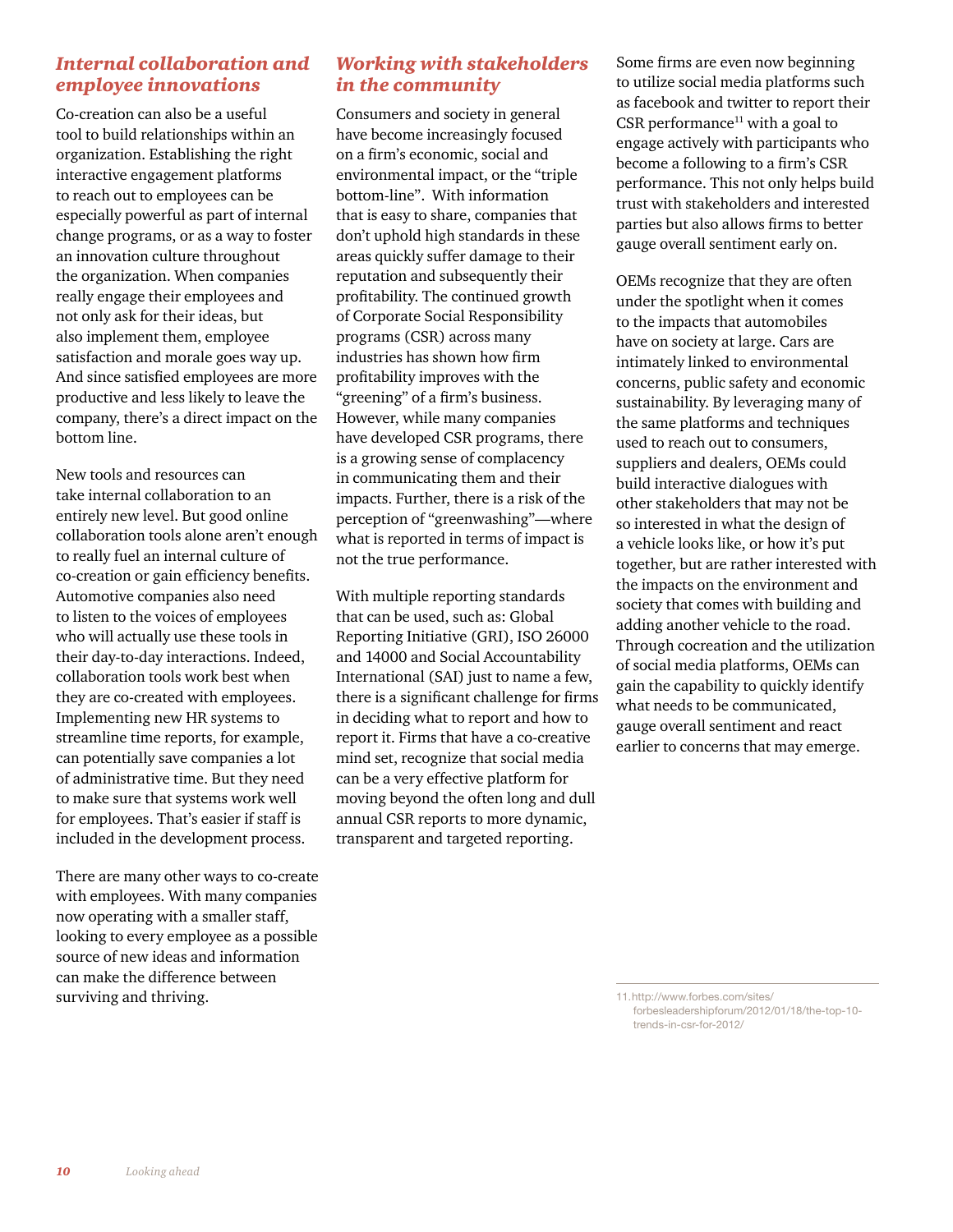

#### *What's next?*

Co-creation is already starting to emerge as a mainstream method of collaboration and idea generation in the automotive industry. We believe the pace of implementation will increase significantly over the next five years. Automakers should embrace this new level of openness and stakeholder interaction and leverage the significant tools and resources available. We think those that do this most effectively will be well-positioned to create a sustainable leadership position for the future.

#### *How PwC can support your co-creation effort*

We help our clients give stakeholders more active and direct responsibility in planning, innovation, operations, and delivery. PwC Management Consulting can work with your organization to explore how co-creation can propel your business to the next level in various ways:

- Enterprise Co-Creation Assessment
- Customer Experience Co-Creation
- Supply Chain Co-Creation
- Product and Service Co-Creation
- Public-Sector and Multi-Stakeholder Policy Co-Creation
- New Business, Ecosystem, and Business Model Co-Creation
- Business Interaction Redesign